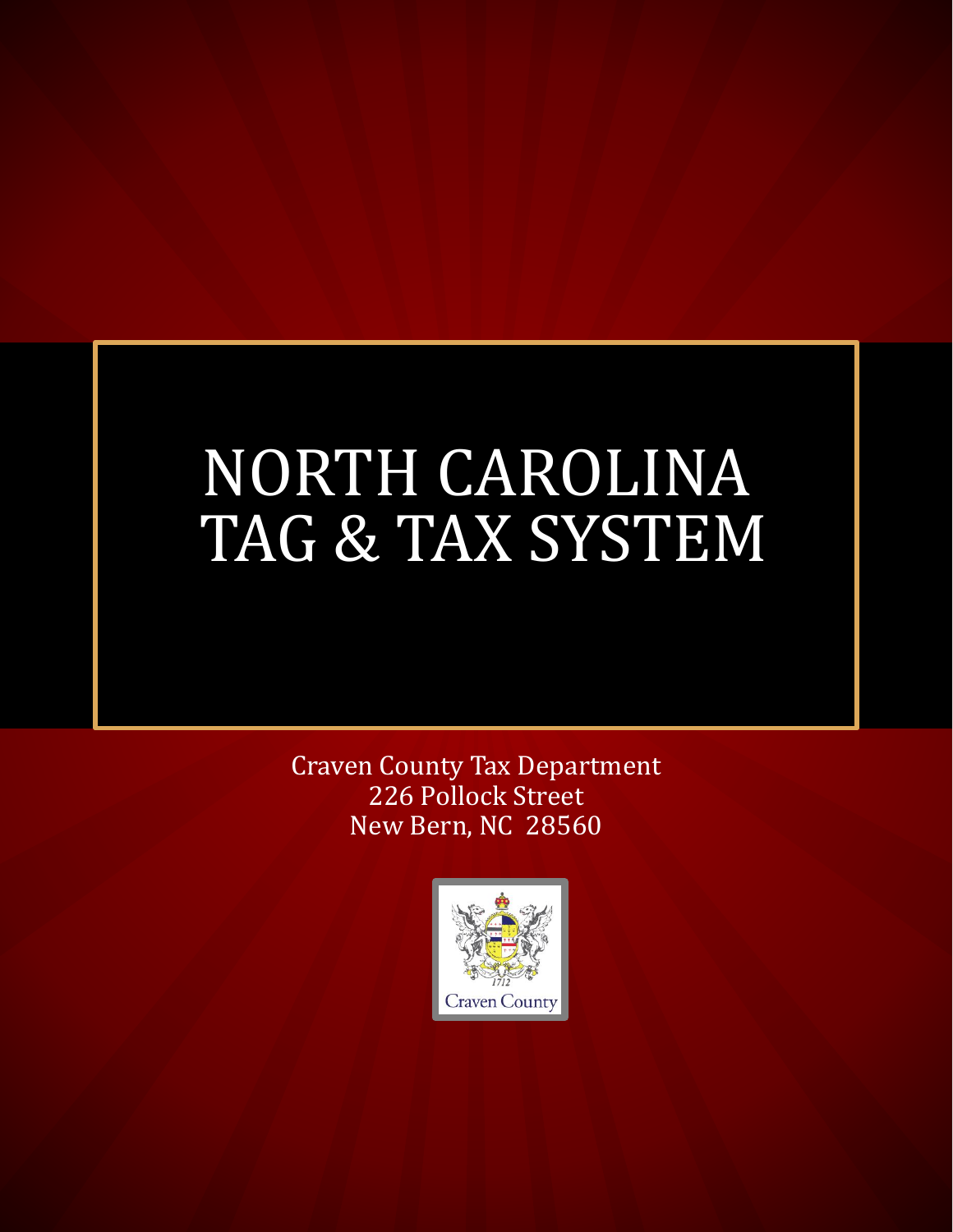## ABOUT NORTH CAROLINA'S NEW TAG & TAX SYSTEM

The North Carolina General Assembly passed a new law to create a combined motor vehicle registration renewal and property tax collection system (Tag & Tax System).

North Carolina's new Tag & Tax System has been designed as a convenient way to pay annual vehicle tag renewals and vehicle property taxes to the North Carolina Division of Motor Vehicles in one transaction.

If your address is current with the North Carolina Division of Motor Vehicles, you will receive a Tag & Tax Notice listing both vehicle registration fees and taxes due. Just as in the past, vehicle owners will receive the notice approximately 60 days prior to their vehicle's registration expiration.

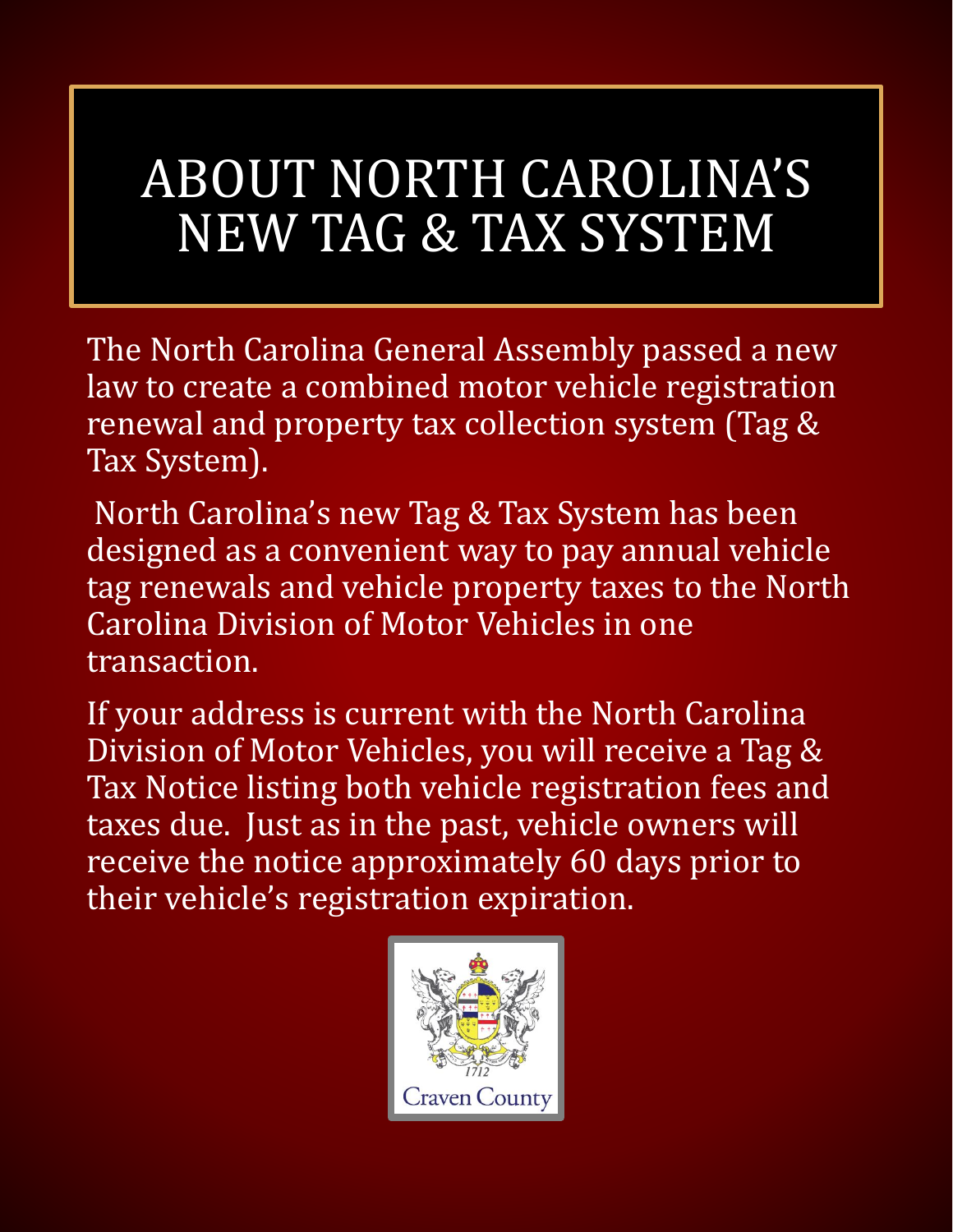### THE NEW TAG & TAX SYSTEM MAKES IT EASIER TO MANAGE YOUR VEHICLE REGISTRATION AND **TAXES**

One payment – made either in person, online or by mail completes the annual tag and tax payments for your vehicle. Now, your annual vehicle inspection, registration renewal and property tax are all due the same month each year.

Payments cannot be made at the county tax office. Payments are made to the NCDMV using one of the options below:

- Online Payment **www.ncdot.gov/dmv**
- By Mail mail a check or money order to the address listed on your renewal notice.
- In Person Find your nearest **www.ncdot.gov/dmv/officesservices/locate-dmv-office**

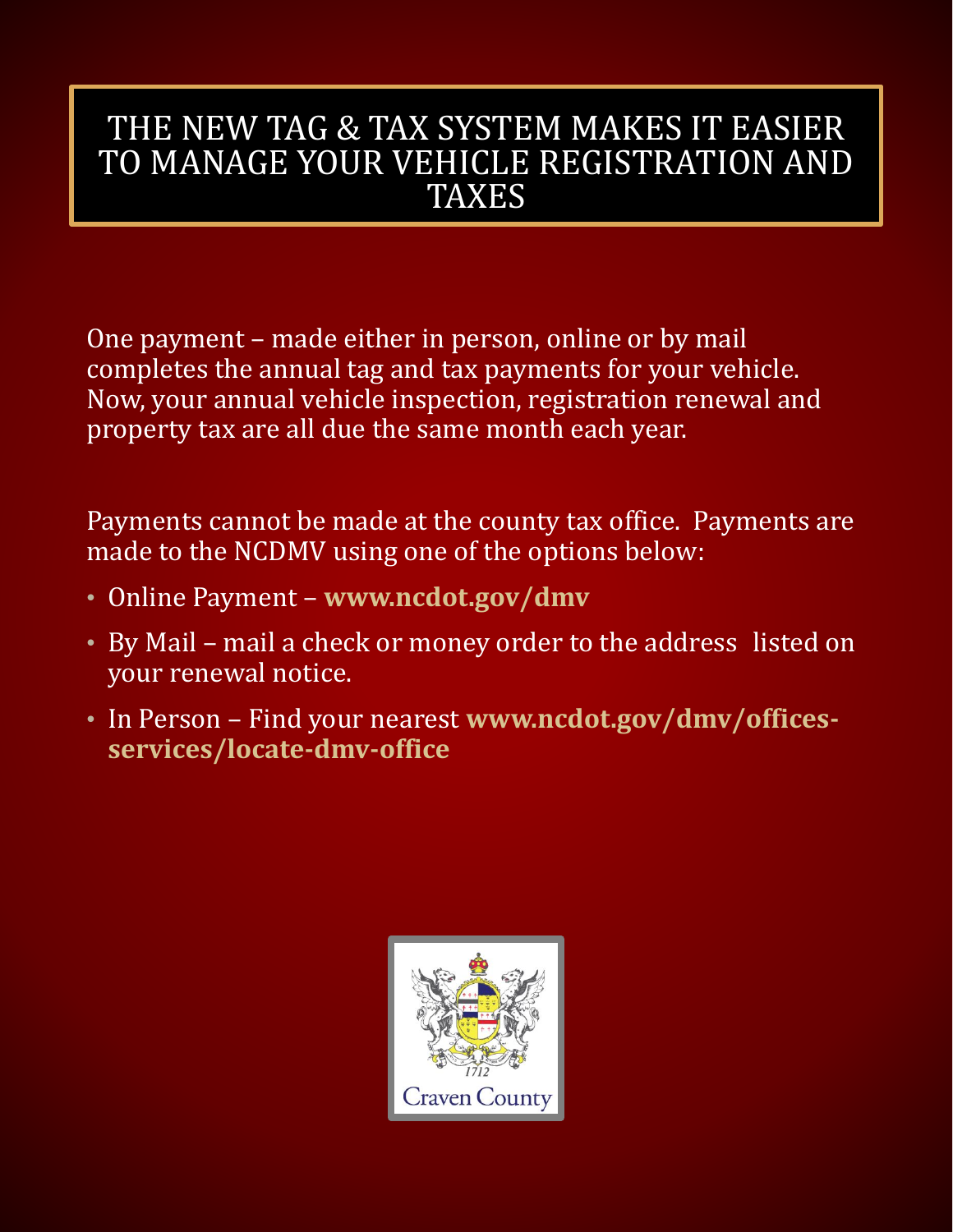

#### Q. **Why is the state's collection of vehicle property taxes changing?**

In 2005, the North Carolina General Assembly ratified House Bill 1779 to create a combined motor vehicle registration renewal and property tax collection system. The legislation places the responsibility for motor vehicle property tax collection for the state's 100 counties with the Division of Motor Vehicles (DMV). The new combined registration fee and tax collection has become North Carolina's new "Tag & Tax System".

#### Q. **When does the new Tag & Tax System take effect?**

The new system is scheduled to be phased into effect with vehicle registration renewals that are due in September 2013. By August 2014, all North Carolina vehicles will be enrolled in the system.

#### Q. **Why has my registration renewal form changed?**

The new form combines information about your vehicle registration renewal fee and your vehicle property tax due. The new Tag & Tax System allows you to make one payment for both registration renewal and vehicle property tax.

#### Q. **Will my vehicle registration renewal fee remain the same?**

Yes. Vehicle registration renewal fees will remain the same annual cost. The only increase in your bill will reflect the vehicle property tax amount.

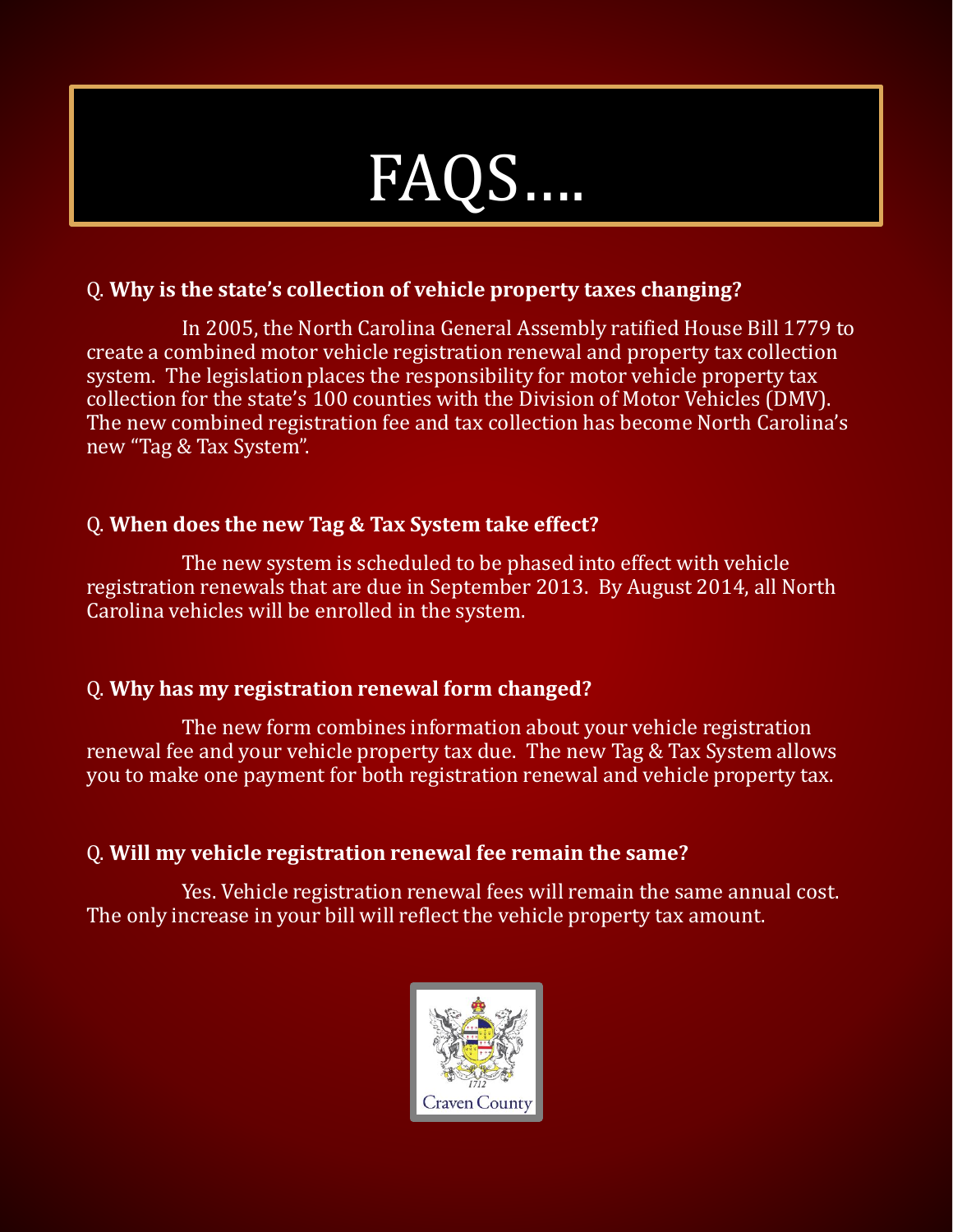# FAQS.

#### Q. **When is my vehicle tax due?**

Your vehicle tax will be due at the same time you renew your vehicle. North Carolina law requires that your vehicle property tax be paid in order to renew the vehicle registration. The due date will be printed on the new combined notice that you receive in the mail.

#### Q. **Can I renew my vehicle registration if I do not pay my property tax first?**

No. You cannot renew your vehicle's registration, whether it is leased or owned, unless the total taxes and registration fees on the vehicle are paid.

#### Q. **Am I paying vehicle property taxes for the coming year, or for the preceding year?**

Taxes due on this notice are for the coming year, covering the same period as the vehicle registration.

#### Q. **What if I lease my vehicle? Do I need to pay my property taxes to the leasing company?**

No. Vehicle property taxes on leased motor vehicles must be paid in full at the same time of renewal. A copy of the combined tag and tax notice is not sent to the leasing company.

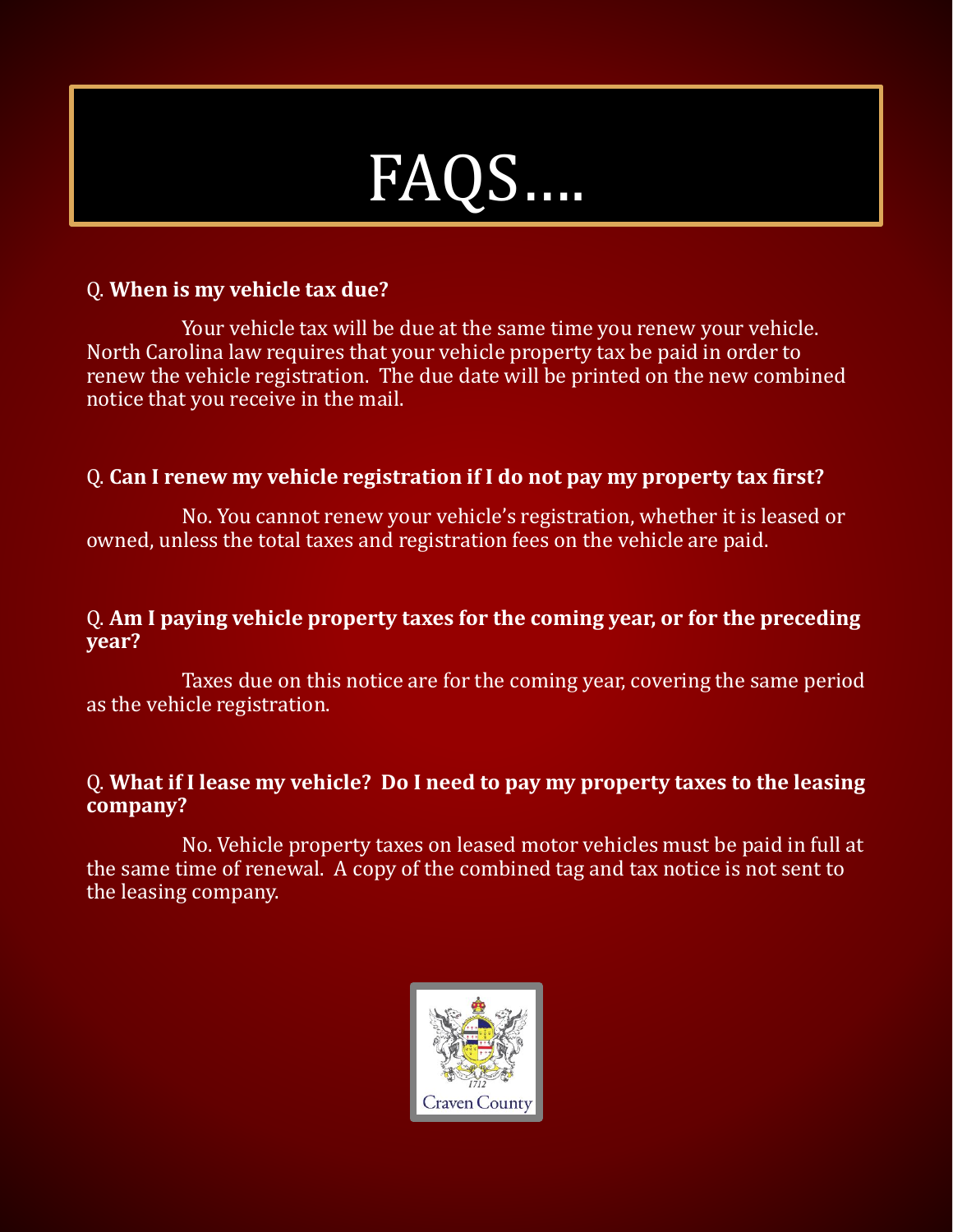

#### Q. **Is interest charged on late payments?**

Yes. State law requires that interest be charged on late vehicle property tax payments and on late registration renewals.

#### Q. **How will I know what vehicle property tax I owe?**

Your property tax will be included on the new combined notice with your county and municipality tax rates and other applicable taxes due.

#### Q. **Will I receive a tax refund if I transfer my license plate to another vehicle during the year?**

No. If you have paid your vehicle property tax for the year and then transfer the license plate to another vehicle, you will not be eligible for a refund of the taxes paid. The registered motor vehicle to which the plates are transferred will not be taxed until its current registration is renewed.

#### Q. **When can I apply for a refund of vehicle property taxes paid?**

An owner can apply for a refund of taxes paid when a motor vehicle is sold or registered out of state. The refund will be calculated on any full calendar months remaining in the registration period after the license plate is surrendered to the NCDMV. Within one year of surrendering the license plates, the owner must present the following to the county tax office: (1) Proof of plate surrender to NCDMV (DMV Form FS20); and (2) Copy of the Bill of Sale or the new state's registration.